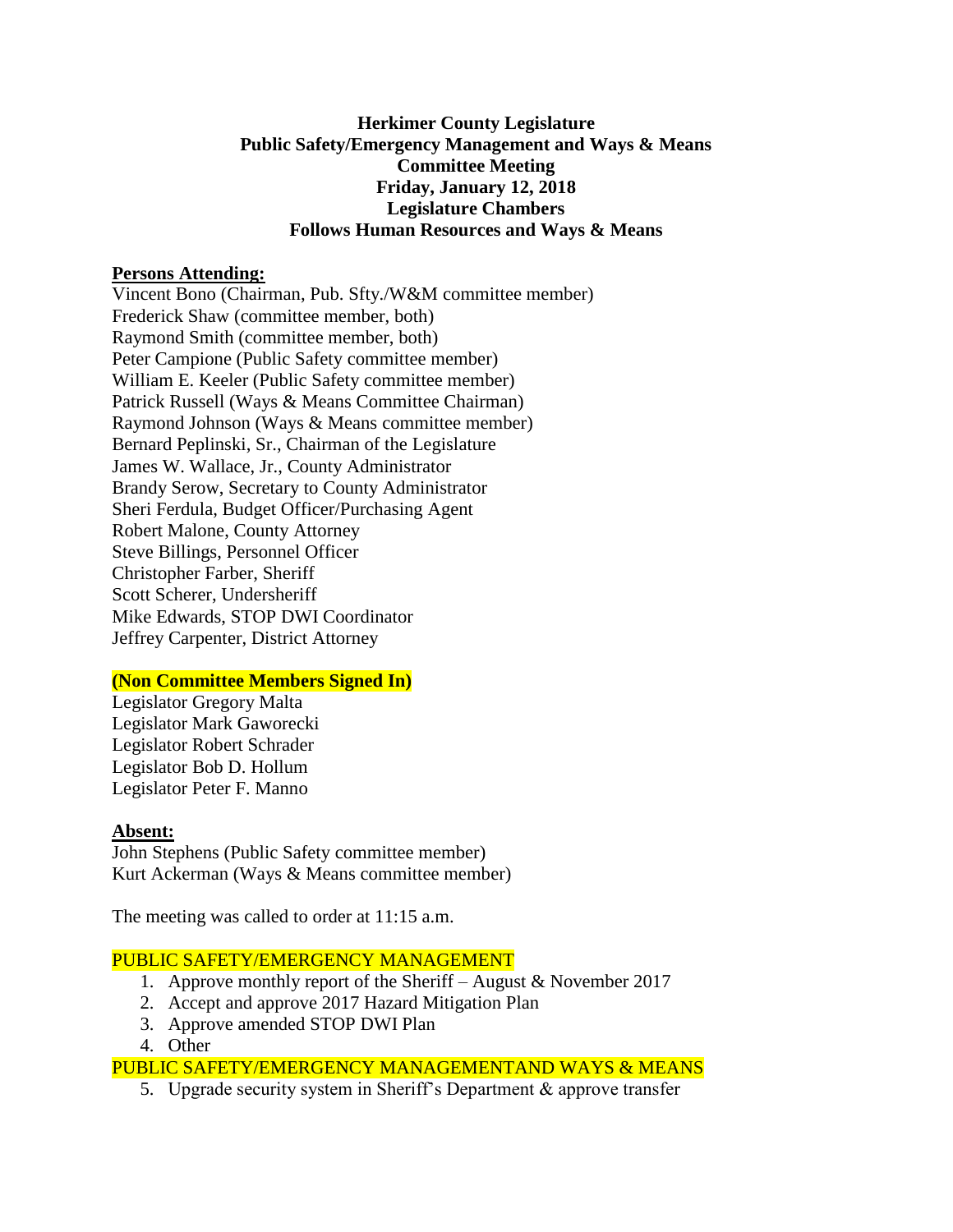- 6. Approve bid for Sheriff's cars & approve transfer
- 7. Accept 2016-17 Aid to Prosecution Grant
- 8. Approve proposal for mobile app in Emergency Services
- 9. Approve contract with NYS for court cleaning
- 10. Accept additional funds & amend 2017 budget for NYS Highways Safety Program Grant – STOP DWI
- 11. Other

### **Committee Vote Record**

## PUBLIC SAFETY/EMERGENCY MANAGEMENT

Item #1 - On motion of Mr. Smith, seconded by Mr. Shaw, Item #1 was voted on and approved. Unanimous. Absent: 1.

Item #2 - On motion of Mr. Campione, seconded by Mr. Keeler, Item #2 was voted on, approved and moved for Resolution. Unanimous. Absent: 1.

Item #3 - On motion of Mr. Smith, seconded by Mr. Shaw, Item #3 was voted on, approved and moved for Resolution. Unanimous. Absent: 1.

Item #4 - N/A.

#### PUBLIC SAFETY/EMERGENCY MANAGEMENT AND WAYS & MEANS

Item #5- On motion of Mr. Keeler, seconded by Mr. Bono for Public Safety/Emergency Management and on motion of Mr. Shaw, seconded by Mr. Smith for Ways & Means, Item #5 was voted on, approved and moved for Resolution. Unanimous. Absent: 2.

Item #6- On motion of Mr. Shaw, seconded by Mr. Smith for Public Safety/Emergency Management and on motion of Mr. Shaw, seconded by Mr. Smith for Ways & Means, Item #6 was voted on, approved and moved for Resolution. Public Safety Committee - Ayes: Bono, Shaw, Smith, Campione, Keeler, Peplinski (6). Absent: Stephens (1). Ways & Means Committee - Ayes: Russell, Bono, Shaw, Smith, Peplinski (5). Against: Johnson (1). Absent: Ackerman (1).

Item #7- On motion of Mr. Keeler, seconded by Mr. Campione for Public Safety/Emergency Management and on motion of Mr. Peplinski, seconded by Mr. Shaw for Ways & Means, Item #7 was voted on, approved and moved for Resolution. Unanimous. Absent: 2.

Item #8- On motion of Mr. Campione, seconded by Mr. Keeler for Public Safety/Emergency Management and on motion of Mr. Johnson, seconded by Mr. Smith for Ways & Means, Item #8 was voted on, approved and moved for Resolution. Unanimous. Absent: 2.

Item #9- On motion of Mr. Keeler, seconded by Mr. Campione for Public Safety/Emergency Management and on motion of Mr. Peplinski, seconded by Mr. Shaw for Ways & Means, Item #9 was voted on, approved and moved for Resolution. Unanimous. Absent: 2.